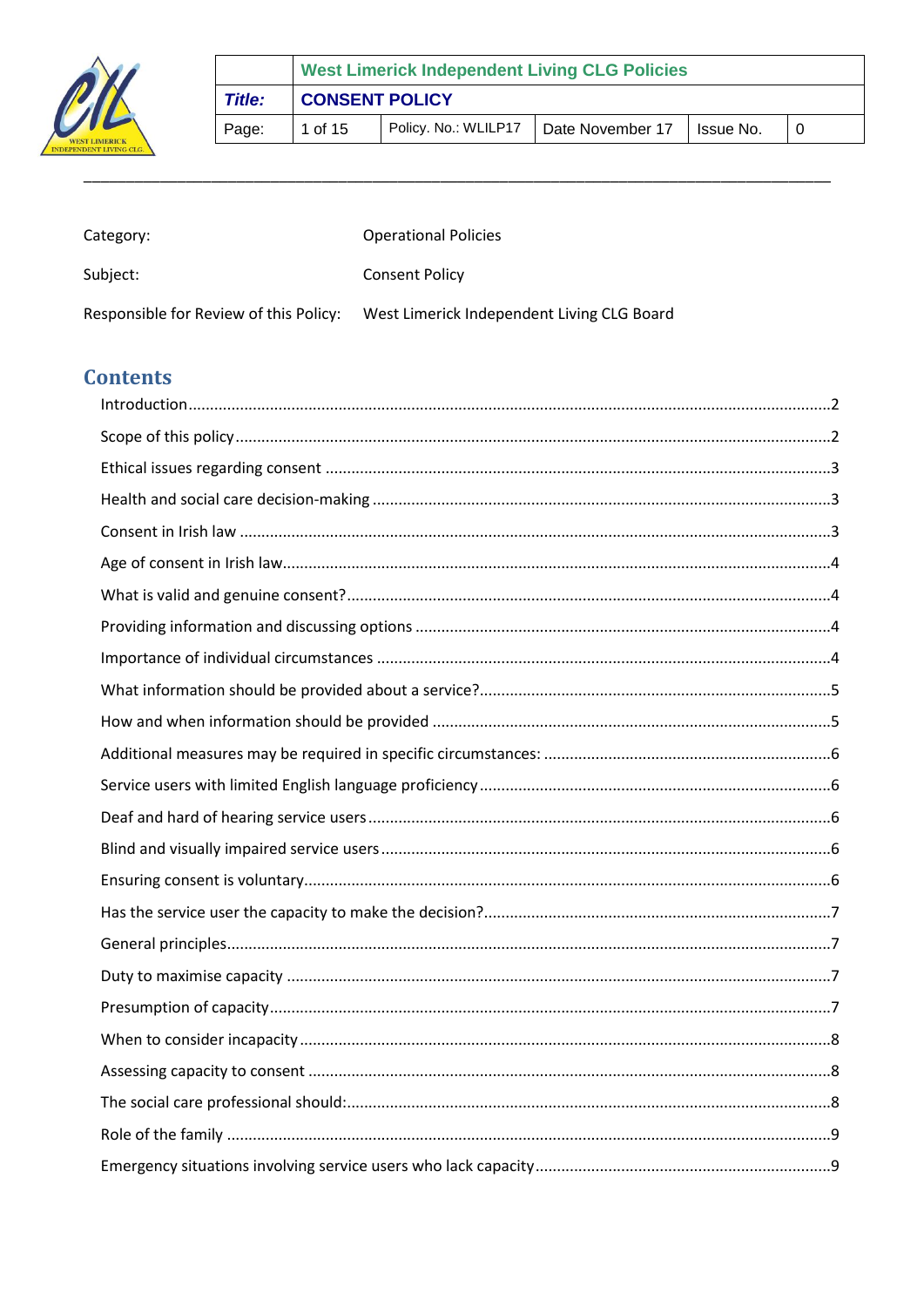

# **West Limerick Independent Living CLG Policies** *Title:* **CONSENT POLICY** Page:  $\begin{vmatrix} 2 & \text{of } 15 \end{vmatrix}$  Policy. No.: WLILP17  $\begin{vmatrix} \text{Date November 17} \end{vmatrix}$  Issue No.  $\begin{vmatrix} 0 & \text{Note} \end{vmatrix}$

### <span id="page-1-0"></span>**Introduction**

Consent is the giving of permission or agreement for receipt or use of a service or personal information following a process of communication about the proposed service. Consent must be obtained before starting to provide personal or social care for a service user. This requirement is consistent with fundamental ethical principles, with good practice in communication and decision‐making and the need for consent is also recognised in Irish and international law.

# <span id="page-1-1"></span>**Scope of this policy**

The need for consent, and the application of the general principles in this policy, extends to all services provided by or on behalf of the West Limerick Independent Living to service users in all locations. How the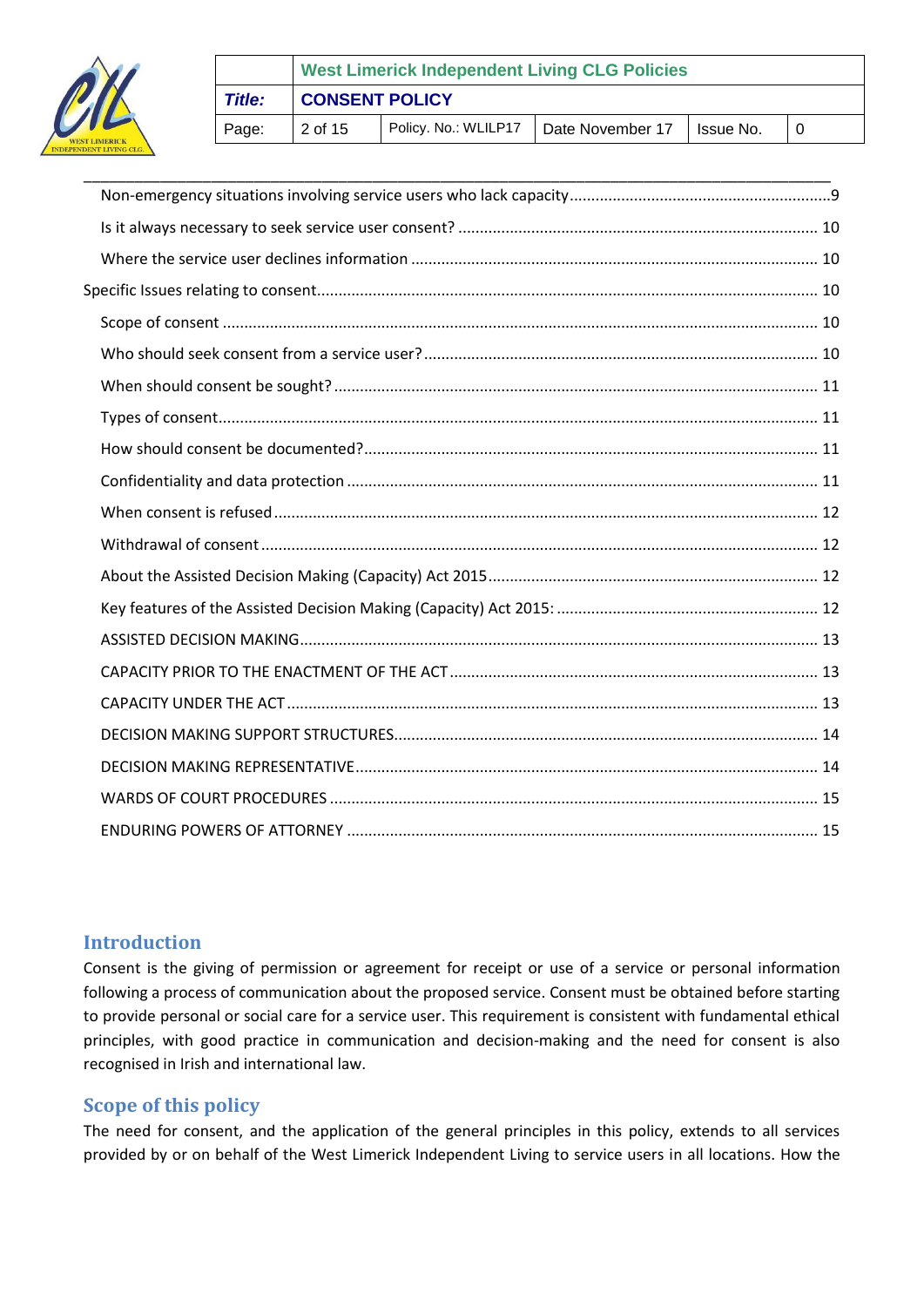

|               | <b>West Limerick Independent Living CLG Policies</b> |                      |                  |             |  |  |  |
|---------------|------------------------------------------------------|----------------------|------------------|-------------|--|--|--|
| <b>Title:</b> | <b>CONSENT POLICY</b>                                |                      |                  |             |  |  |  |
| Page:         | 3 of 15                                              | Policy. No.: WLILP17 | Date November 17 | I Issue No. |  |  |  |

\_\_\_\_\_\_\_\_\_\_\_\_\_\_\_\_\_\_\_\_\_\_\_\_\_\_\_\_\_\_\_\_\_\_\_\_\_\_\_\_\_\_\_\_\_\_\_\_\_\_\_\_\_\_\_\_\_\_\_\_\_\_\_\_\_\_\_\_\_\_\_\_\_\_\_\_\_\_\_\_\_\_\_\_\_\_\_\_ principles are applied, such as the amount of information provided and the degree of discussion needed to obtain valid consent, will vary with the particular situation.

In some situations, permission, is as matter of common courtesy and of respect for the service user, rather than consent may be required e.g. to enter a person's home, and should be obtained in keeping with relevant West Limerick Independent Living codes of conduct . Knowledge of the importance of obtaining consent is expected of all staff employed or contracted by West Limerick Independent Living.

### <span id="page-2-0"></span>**Ethical issues regarding consent**

The ethical rationale behind the importance of consent is the need to respect the service user's right to self-determination (or autonomy) – their right to control their own life and to decide what happens to them.

Service users are the experts in determining what 'ends' matter to them, including how they should live their everyday lives, decisions about risk‐taking and preference for privacy or non-interference. With rare exceptions, the competent service user's right to refuse a service/support applies even when their decision seems unwise to the social care professional.

While respect for autonomy is very important, it is not the only ethical principle relevant to consent. Social care professionals also have a responsibility to try and maximise the well‐being of, and to minimise harm to, service users and others. This means that service users cannot demand whatever they want, regardless of their effectiveness e.g. health & safety. They also have an obligation to ensure the fair and appropriate use of resources.

# <span id="page-2-1"></span>**Health and social care decision‐making**

The relationship between those who provide social care and the service user should be a partnership based on openness, trust and good communication. Almost every social care intervention involves decisions made by service users and those providing their care/support.

Good decision making requires a dialogue between parties that recognises and acknowledges the service user's goals, values and preferences as well as the specialist knowledge and experience of social care professionals.

# <span id="page-2-2"></span>**Consent in Irish law**

It is a basic rule in common law that consent must be obtained; this is well established in Irish case law and ethical standards. The requirement for consent is also recognised in international and European human rights law and under the Irish Constitution.

Therefore, other than in exceptional circumstances, operating without consent is a violation of service user's legal and constitutional rights and may result in civil or criminal proceedings being taken by the service user.

No other person such as a family member, friend or carer and no organisation can give or refuse consent to a social care service on behalf of an adult service user who lacks capacity to consent unless they have specific legal authority to do so under the Assisted Decision Making (Capacity) Act 2015.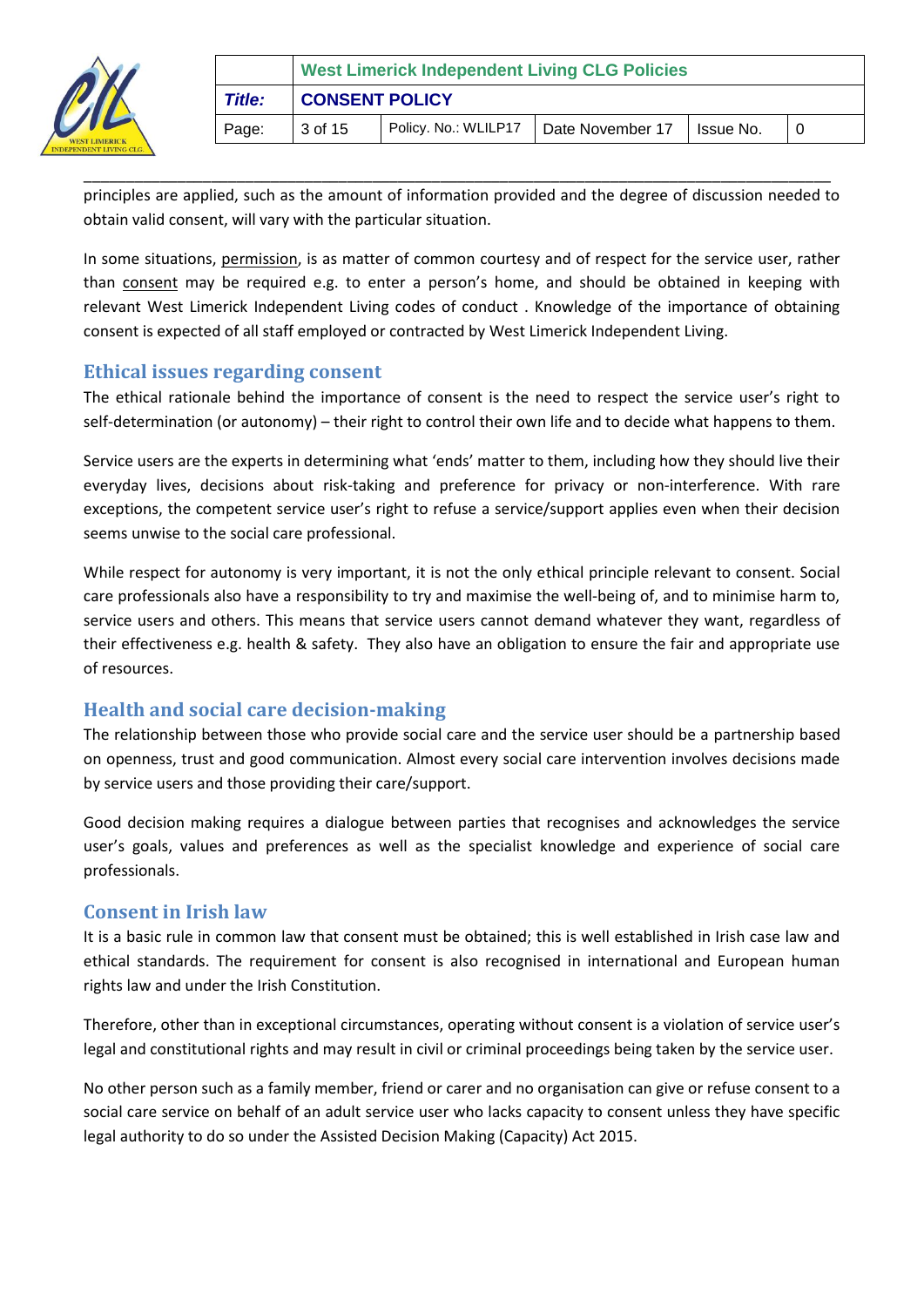

|        | <b>West Limerick Independent Living CLG Policies</b> |                                         |  |            |  |  |  |
|--------|------------------------------------------------------|-----------------------------------------|--|------------|--|--|--|
| Title: | <b>CONSENT POLICY</b>                                |                                         |  |            |  |  |  |
| Page:  | 4 of 15                                              | Policy. No.: WLILP17   Date November 17 |  | Ilssue No. |  |  |  |

\_\_\_\_\_\_\_\_\_\_\_\_\_\_\_\_\_\_\_\_\_\_\_\_\_\_\_\_\_\_\_\_\_\_\_\_\_\_\_\_\_\_\_\_\_\_\_\_\_\_\_\_\_\_\_\_\_\_\_\_\_\_\_\_\_\_\_\_\_\_\_\_\_\_\_\_\_\_\_\_\_\_\_\_\_\_\_\_ Social care professionals have a responsibility to keep themselves informed of professional standards relevant to obtaining consent in their profession. Likewise, the employer or service provider has a responsibility to staff to provide access to legal information which may have a bearing on the service provided.

### <span id="page-3-0"></span>**Age of consent in Irish law**

The age of consent in Ireland is outlined in the following Acts:

- The Non‐Fatal Offences against the Persons Act, 1997 states that persons over the age of 16 years can give consent for surgical, medical and dental procedures.
- The Child Care Act 1991, the Children Act 2001 and the Mental Health Act 2001 define a "child" as a service user under the age of 18 years, "other than a service user who is or who has been married".

### <span id="page-3-1"></span>**What is valid and genuine consent?**

Consent is the giving of permission or agreement following a process of communication about the proposed service. The process of communication begins at the initial contact and continues through to the end of the service user's involvement in the provision of social care. Seeking consent is not merely getting a consent form signed; the consent form is just one means of documenting that a process of communication has occurred.

For the consent to be valid, the service user must:

- have received sufficient information in a comprehensible manner about the nature, purpose, benefits and risks of an service.;
- not be acting under duress; and
- have the capacity to make the particular decision.

# <span id="page-3-2"></span>**Providing information and discussing options**

The exchange of information between those who provide social care and the service user is central to consent. As stated above, for consent to be valid, the service user must have received sufficient information in a manner that is comprehensible to him or her about the nature, purpose, benefits and risks of a service. The meaning of sufficient information will depend both on the individual circumstances of the service user and on the nature and extent of the service. Ensuring that information is provided in a manner that is comprehensible to the service user requires consideration of the quality of the communication between service provider and service user both in terms of the content of the information to be provided and of how that information should be provided. *This will be explained in further detail below.*

#### <span id="page-3-3"></span>**Importance of individual circumstances**

How much information service users want and require will vary depending on their individual circumstances. Discussions with service users should as much as possible be tailored according to:

- Their needs, wishes and priorities
- Their level of knowledge about, and understanding of, their personal support service care and support needs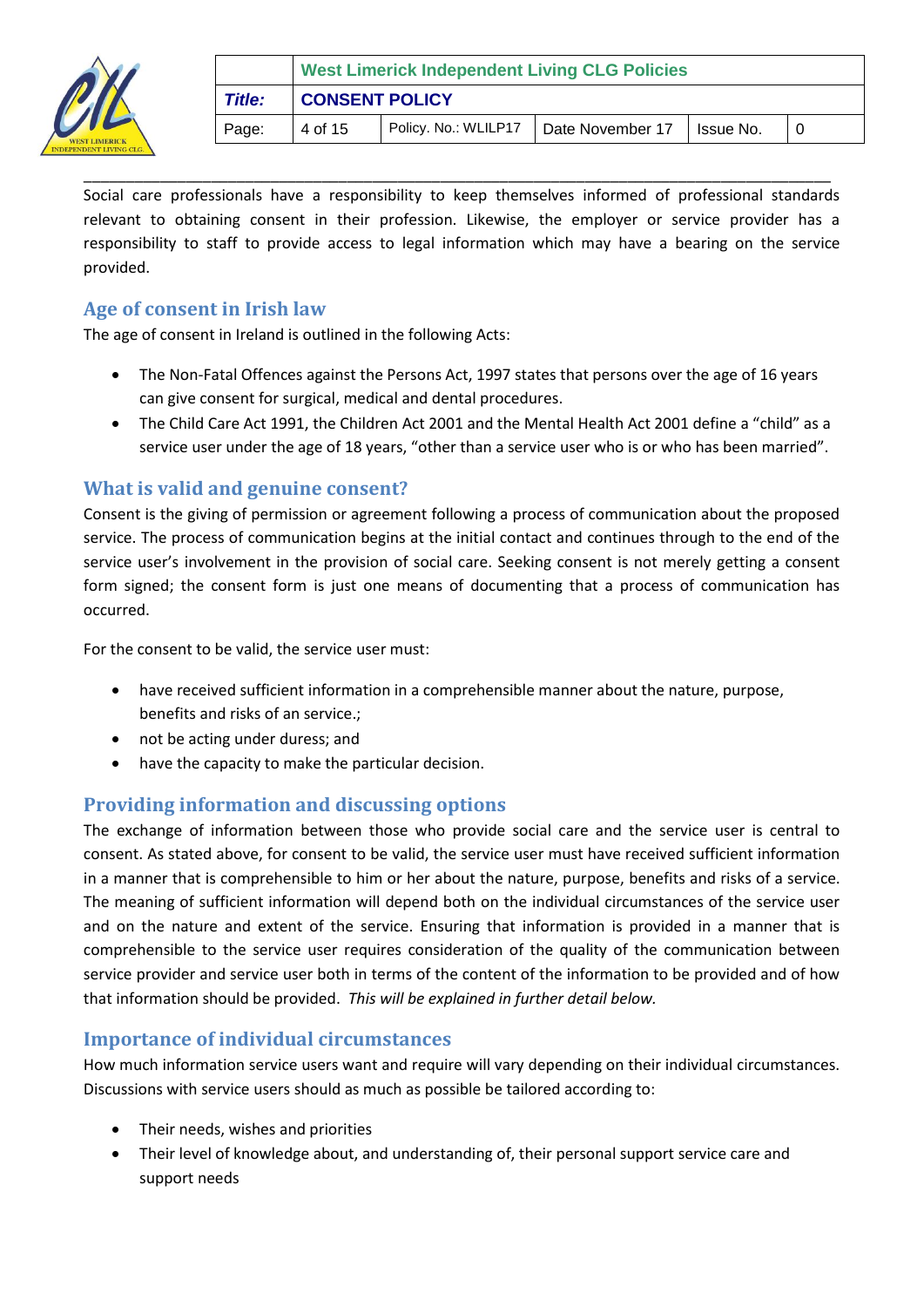

- Their ability to understand the information provided/language used
- The nature of their condition.

# <span id="page-4-0"></span>**What information should be provided about a service?**

The amount of information to be provided about a service will depend on the level of care/support required, complexity, nature and level of risk associated with the service.

\_\_\_\_\_\_\_\_\_\_\_\_\_\_\_\_\_\_\_\_\_\_\_\_\_\_\_\_\_\_\_\_\_\_\_\_\_\_\_\_\_\_\_\_\_\_\_\_\_\_\_\_\_\_\_\_\_\_\_\_\_\_\_\_\_\_\_\_\_\_\_\_\_\_\_\_\_\_\_\_\_\_\_\_\_\_\_\_

Choosing whether to agree or not to a major lifestyle change such as accessing a home support service often requires the service user to balance the potential risks and benefits of both approaches. In these circumstances, service users need adequate information about:

- The purpose of any proposed service and what it will involve
- The potential benefits, any risks as well as any available alternative
- If relevant, that costs will have to be paid and how and where information about these costs may be obtained.

The nature; and effect of provision of a personal support service e.g. assisted personal care in the home, are often self‐evident and relatively risk‐free. In these circumstances, it is usually enough for staff to seek consent to proceed after a brief description of the service.

Although service users may be provided with standardised informational material, they should be told if their particular circumstances might modify the risks or benefits as stated in such material.

Service users should be asked if they have understood the information they have been given, and whether or not they would like more information if applicable before making a decision. Questions should be answered honestly and, as far as practical, as fully as the service users wishes.

# <span id="page-4-1"></span>**How and when information should be provided**

The manner in which the social care options are discussed with a service user is as important as the information itself. The following measures are often helpful:

- Discuss options in a place and at a time when the service user is best able to understand and retain the information. Sensitive issues should be discussed in an appropriate location to ensure that the service user's privacy is protected to the greatest degree possible in the circumstances.
- Providing adequate time and support, including, if necessary, repeating information
- Use of simple, clear and concise English and avoidance of terminology
- Supplementing written or verbal information
- Asking the service user if there is anything that would help them remember information, or make it easier to make a decision; such as bringing a relative, partner, friend, carer or advocate to meetings.

Service users should be given the time and support they need to maximise their ability to make decisions for themselves. It is particularly important to ensure this is the case for those with limited literacy skills and those who may have difficulty making decisions including those with communication difficulties, intellectual disability or cognitive impairment.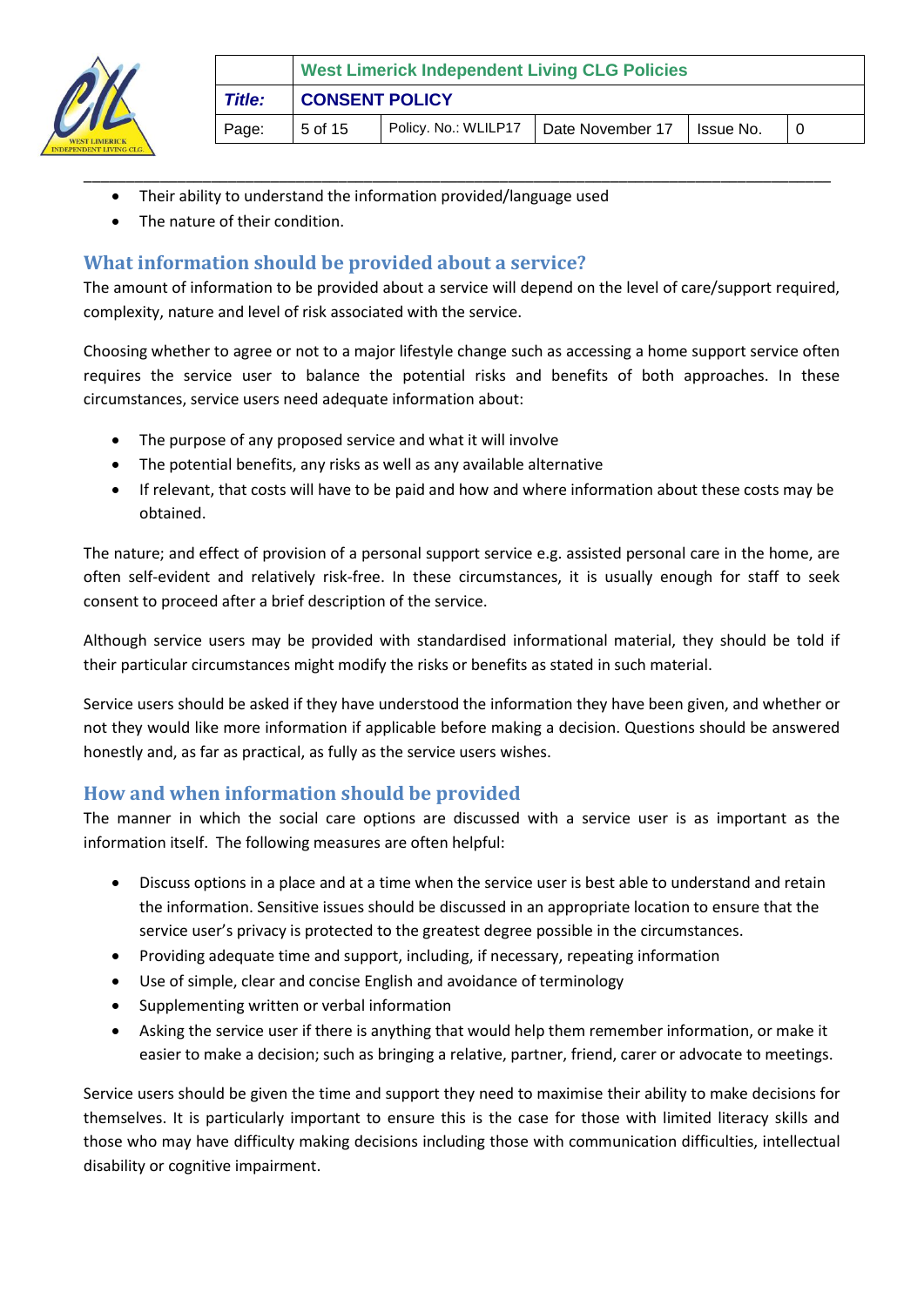

\_\_\_\_\_\_\_\_\_\_\_\_\_\_\_\_\_\_\_\_\_\_\_\_\_\_\_\_\_\_\_\_\_\_\_\_\_\_\_\_\_\_\_\_\_\_\_\_\_\_\_\_\_\_\_\_\_\_\_\_\_\_\_\_\_\_\_\_\_\_\_\_\_\_\_\_\_\_\_\_\_\_\_\_\_\_\_\_ It must not be assumed that a service user lacks capacity to make a decision solely because of communication difficulties, intellectual disability or cognitive impairment.

For those with communication difficulties, speaking to those close to the service user and to other social care staff about the best ways of communicating with the service user, taking account of confidentiality issues, may be helpful.

# <span id="page-5-0"></span>**Additional measures may be required in specific circumstances:**

# <span id="page-5-1"></span>**Service users with limited English language proficiency**

An interpreter proficient in the service user's language is required to facilitate the service user giving consent. Where practicable, this is best achieved in most cases by using a professional interpreter. The use of family (in particular of minor children) and friends should be avoided if at all possible. Additional time will always be required for discussions involving an interpreter, and this should be planned for in advance.

# <span id="page-5-2"></span>**Deaf and hard of hearing service users**

Deaf and hard of hearing service users should be asked how they would like information to be provided. Some individuals with impaired hearing can lip read, some use hearing aids and others may require sign language interpreters. Information can also be made more accessible using text and email applications. If required, a sign language interpreter should be obtained. In relation to the use of children, family and friends as interpreters see section above.

# <span id="page-5-3"></span>**Blind and visually impaired service users**

People with a visual impairment should be asked how they would like information to be provided. There are a range of formats that can be used to make written information accessible to people with visual impairments. These include large print, Braille, writing in thick black marker pen and use of audio information. Information can also be made more accessible using text and email applications.

# <span id="page-5-4"></span>**Ensuring consent is voluntary**

For consent to be valid the service user must not be acting under duress and their agreement should be given freely, in other words they must understand that they have a choice. Duress refers to pressures or threats imposed by others. Also, duress should be distinguished from providing the service user, when appropriate, with strong recommendations or pointing out the likely consequences of choices the service user may make.

Service users may also be subject to pressure from family and friends to accept or reject a particular service. Staff should take particular care in these circumstances to ensure as far as practical that the service user's decision has not been made under undue pressure and may need to meet the service user alone so that ultimately he or she makes their own decision.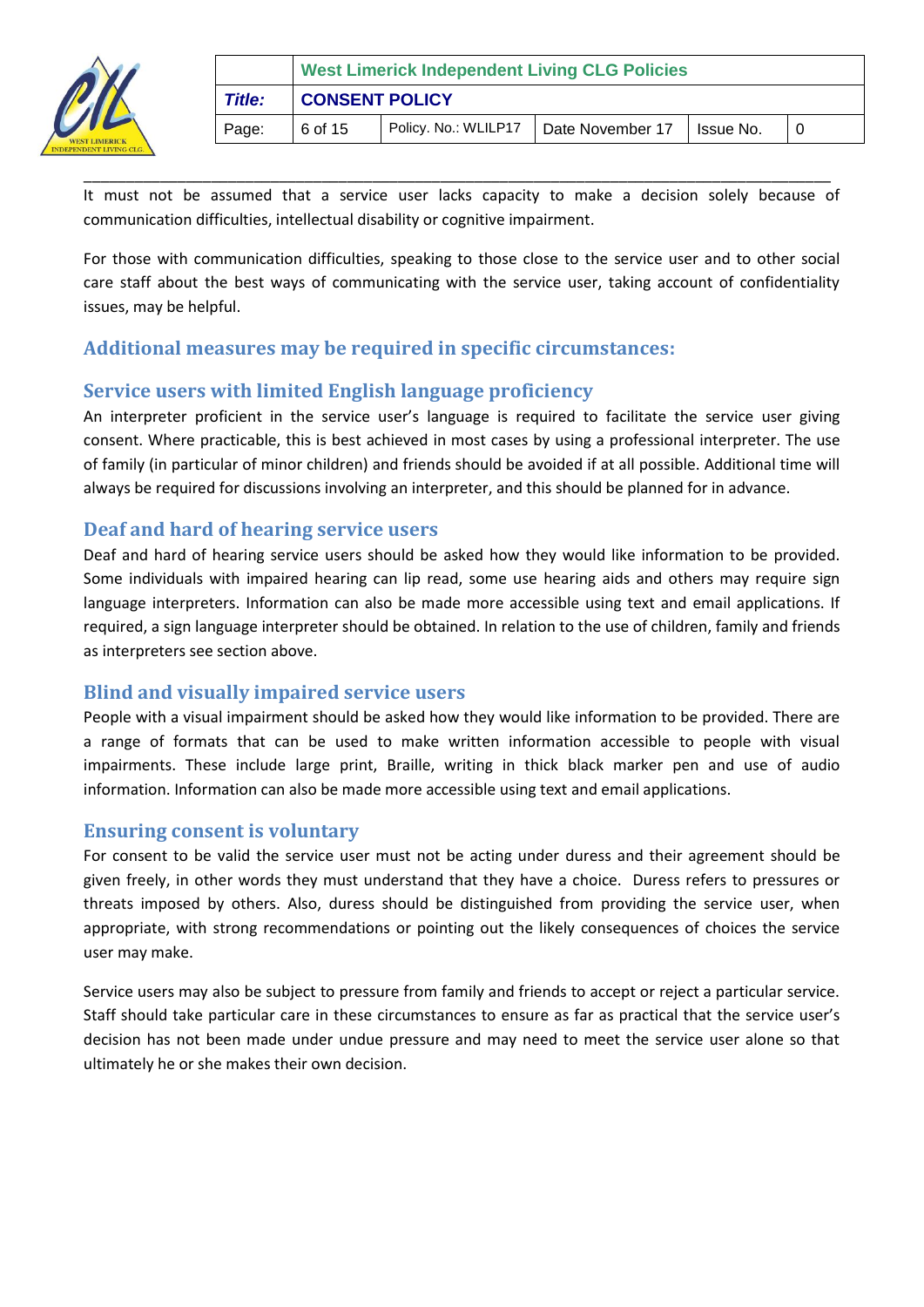

# <span id="page-6-0"></span>**Has the service user the capacity to make the decision?**

# <span id="page-6-1"></span>**General principles**

Best practice favours a 'functional' or decision-specific approach to defining decision-making capacity: that capacity is to be judged in relation to a particular decision to be made, at the time it is to be made ‐ in other words it should be issue specific and time specific – and depends upon the ability of an individual to comprehend, reason with and express a choice with regard to information about the specific decision. The "functional" approach recognises that there is a hierarchy of complexity in decisions and also that cognitive deficits are only relevant if they actually impact on decision making.

\_\_\_\_\_\_\_\_\_\_\_\_\_\_\_\_\_\_\_\_\_\_\_\_\_\_\_\_\_\_\_\_\_\_\_\_\_\_\_\_\_\_\_\_\_\_\_\_\_\_\_\_\_\_\_\_\_\_\_\_\_\_\_\_\_\_\_\_\_\_\_\_\_\_\_\_\_\_\_\_\_\_\_\_\_\_\_\_

# <span id="page-6-2"></span>**Duty to maximise capacity**

Best practice and international human rights standards favour "supported decision-making" where possible. This requires that efforts must be made to support individuals in making decisions for themselves where this is possible. A service user's ability to make decisions may depend on the nature and severity of their condition, or the difficulty or complexity of the decision. Some service users will always be able to make simple decisions, but may have difficulty if the decision is complex or involves a number of options. Other service users may be able to make decisions at certain times but not at other times, because of fluctuations in their condition or because factors such as confusion, panic, shock, fatigue, pain or medication temporarily affect their ability to understand, retain or weigh up information, or communicate their wishes.

It is important to give those who may have difficulty making decisions the time and support they need to maximise their ability to make decisions for themselves.

Approaches that may be helpful in this regard include:

- Discussing options in a place and at a time when the service user is best able to understand and retain the information
- Asking the service user if there is anything that would help them remember information, or make it easier to make a decision; such as bringing a relative, partner, friend, carer or advocate to consultations, or having written or audio information
- Speak to those close to the service user and to other health and social care staff about the best ways of communicating with the service user, taking account of confidentiality issues.

# <span id="page-6-3"></span>**Presumption of capacity**

Those who provide social care services must work on the presumption that every adult service user has the capacity to make decisions about their care, and to decide whether to agree to, or refuse, a service/care plan.

It must not be assumed that a service user lacks capacity to make a decision solely because of their age, disability, appearance, behaviour, medical condition (including intellectual disability, mental illness, dementia or scores on tests of cognitive function), their beliefs, their apparent inability to communicate, or the fact that they make a decision that seems unwise to the social care professional. Capacity should not be confused with a social care professional's assessment of the reasonableness of the service user's decision. The person who has capacity can make their own choices, however foolish, irrational or idiosyncratic others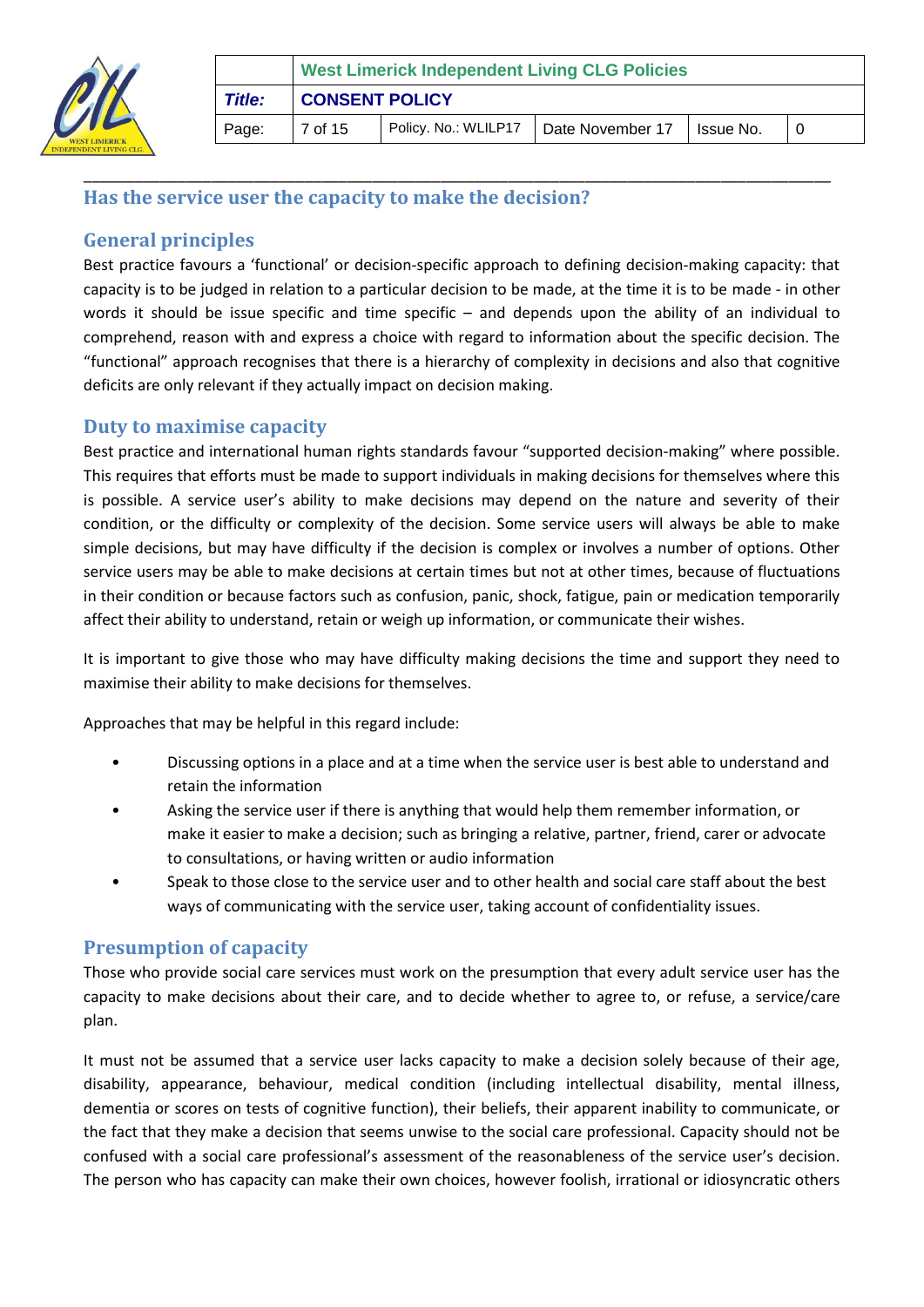

|        | <b>West Limerick Independent Living CLG Policies</b> |                                         |  |            |  |  |  |
|--------|------------------------------------------------------|-----------------------------------------|--|------------|--|--|--|
| Title: | <b>CONSENT POLICY</b>                                |                                         |  |            |  |  |  |
| Page:  | 8 of 15                                              | Policy. No.: WLILP17   Date November 17 |  | ∐lssue No. |  |  |  |

\_\_\_\_\_\_\_\_\_\_\_\_\_\_\_\_\_\_\_\_\_\_\_\_\_\_\_\_\_\_\_\_\_\_\_\_\_\_\_\_\_\_\_\_\_\_\_\_\_\_\_\_\_\_\_\_\_\_\_\_\_\_\_\_\_\_\_\_\_\_\_\_\_\_\_\_\_\_\_\_\_\_\_\_\_\_\_\_ may consider those choices. Similarly, the fact that a service user has been found to lack capacity to make a decision on a particular occasion does not mean that they lack capacity to make any decisions at all, or that they will not be able to make similar or other decisions in the future.

# <span id="page-7-0"></span>**When to consider incapacity**

An important implication of the presumption of capacity is that this presumption should not be challenged unless an adequate "trigger" exists. All service users may experience temporary lack of capacity due to severe illness, loss of consciousness or other similar circumstances.

The possibility of incapacity and the need to assess capacity formally should only be considered, if, having been given all appropriate help and support, a service user:

- is unable to communicate a clear and consistent choice or
- is obviously unable to understand and use the information and choices provided.

#### <span id="page-7-1"></span>**Assessing capacity to consent**

Capacity to consent should be assessed if there is sufficient reason, as indicated in above, to question the presumption of capacity. This involves assessing whether:

- The service user understands in broad terms and believes the reasons for and nature of the decision to be made
- The service user has sufficient understanding of the principal benefits and risks of an service and relevant alternative options after these have been explained to them in a manner and in a language appropriate to their individual level of cognitive functioning
- The service user understands the relevance of the decision, appreciates the advantages and disadvantages in relation to the choices open to them and is able to retain this knowledge long enough to make a voluntary choice.

The fact that a person may not, in their current situation have sufficient understanding or appreciation regarding a decision should in the first instance signal a requirement for the provision of supports in order to ensure that the decision-making capacity of the individual is enhanced to the greatest degree possible, rather than an inevitable finding of incapacity to make that decision.

# <span id="page-7-2"></span>**The social care professional should:**

- Consider whether the service user's lack of capacity is temporary or permanent. In those with fluctuating cognitive impairment, it may be possible to make use of lucid periods to obtain consent
- Support and encourage service users to be involved, as far as they want to and are able, in decisions about their care/support
- Seek any evidence of the service user's previously expressed preferences, such as service user's previous wishes and beliefs
- Consider the views of anyone the service user asks you to consult
- Consider the views of people who have a close, ongoing, personal relationship with the service user such as family or friends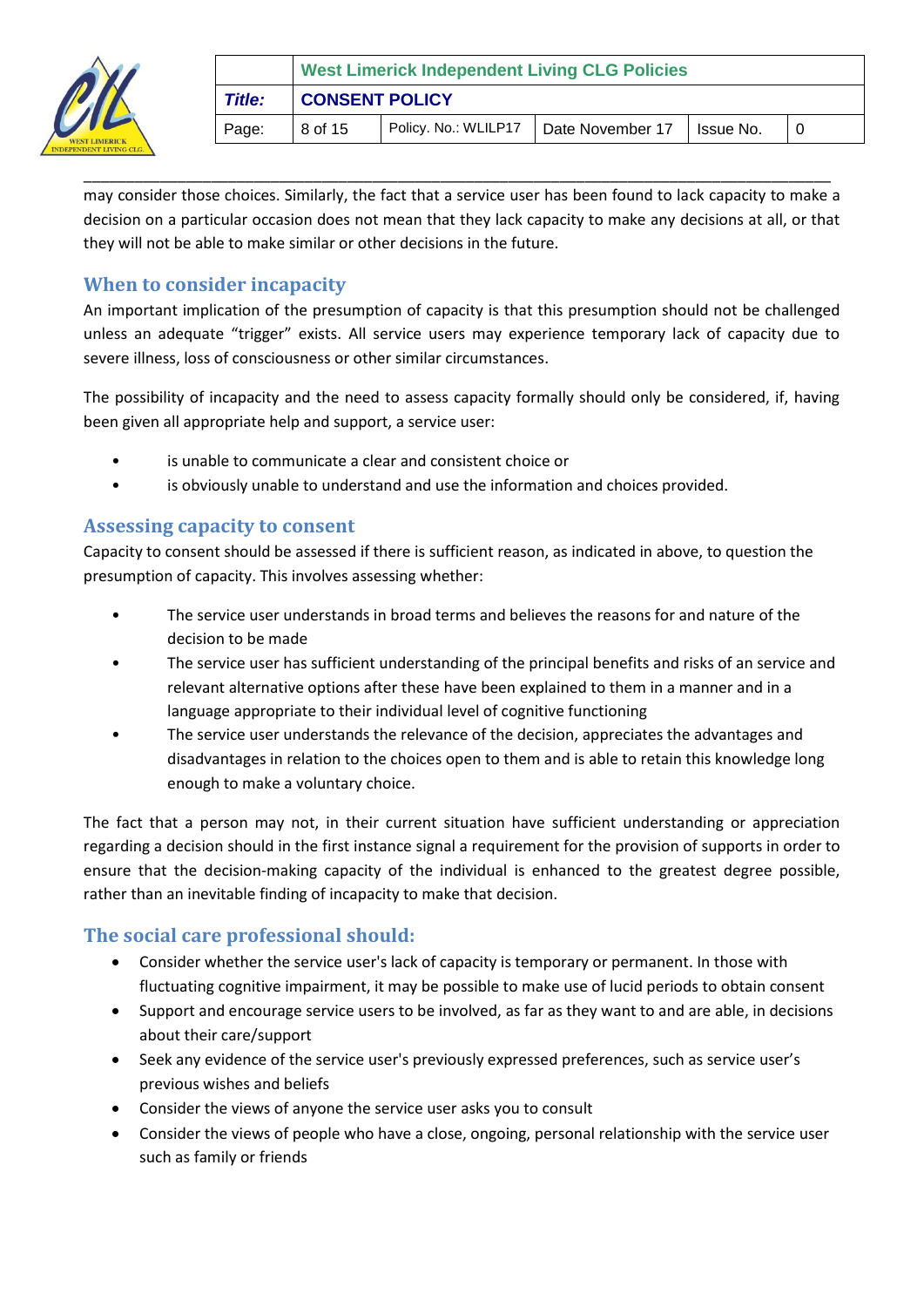

 Consider involving an advocate to support the service user who lacks capacity to participate in the decision making process around consent. This may be particularly helpful in difficult situations such as when service users with no family or friends have to make a complex decision; or when there is significant disagreement regarding the best course of action.

\_\_\_\_\_\_\_\_\_\_\_\_\_\_\_\_\_\_\_\_\_\_\_\_\_\_\_\_\_\_\_\_\_\_\_\_\_\_\_\_\_\_\_\_\_\_\_\_\_\_\_\_\_\_\_\_\_\_\_\_\_\_\_\_\_\_\_\_\_\_\_\_\_\_\_\_\_\_\_\_\_\_\_\_\_\_\_\_

# <span id="page-8-0"></span>**Role of the family**

No other person such as a family member, friend or carer and no organisation can give or refuse consent to a social care service on behalf of an adult service user who lacks capacity to consent unless they have specific legal authority to do so.

However, it may be helpful to include those who have a close, ongoing, personal relationship with the service user, in particular anyone chosen by the service user to be involved in decisions, in the discussion and decision‐making process pertaining to social care interventions.

Their role in such situations is not to make the final decision, but rather to provide greater insight into his/her previously expressed views and preferences and to outline what they believe the individual would have wanted. In some cases, involvement of those close to the service user will facilitate the service user in reaching a decision in conjunction with social care providers.

### <span id="page-8-1"></span>**Emergency situations involving service users who lack capacity**

In emergency situations where a service user is deemed to lack capacity consent is not necessary. While it is good practice to inform those close to the service user – and they may be able to provide insight into the service user's likely preferences - nobody else can consent on behalf of the service user in this situation.

# <span id="page-8-2"></span>**Non‐emergency situations involving service users who lack capacity**

In non-emergency situations, a distinction can be made between those service users who, depending on the nature of their incapacity, may or may not be able to express an opinion regarding the proposed service/care plan. Even in the presence of incapacity, the expressed view of the service user carries great weight:

- **Cannot express opinion:** This includes service users who have severe dementia or have sufficient clouding of consciousness to impair effective communication. Decisions should be made in the best interests of the service user, bearing in mind the principles outlined above. It is good practice to inform those close to the service user of planned service and to seek their agreement if possible. However, it is important to remember that the primary duty of the social care professional is to the service user.
- **Can express opinion:** Many service users who lack capacity to make a decision will nevertheless be able to express a preference to receive or forgo a service. Such preferences should in general be respected. Most social care decisions regarding those who lack capacity arise in the community, and, except in emergencies, it may often be impractical or undesirable to try to impose care on someone who refuses it.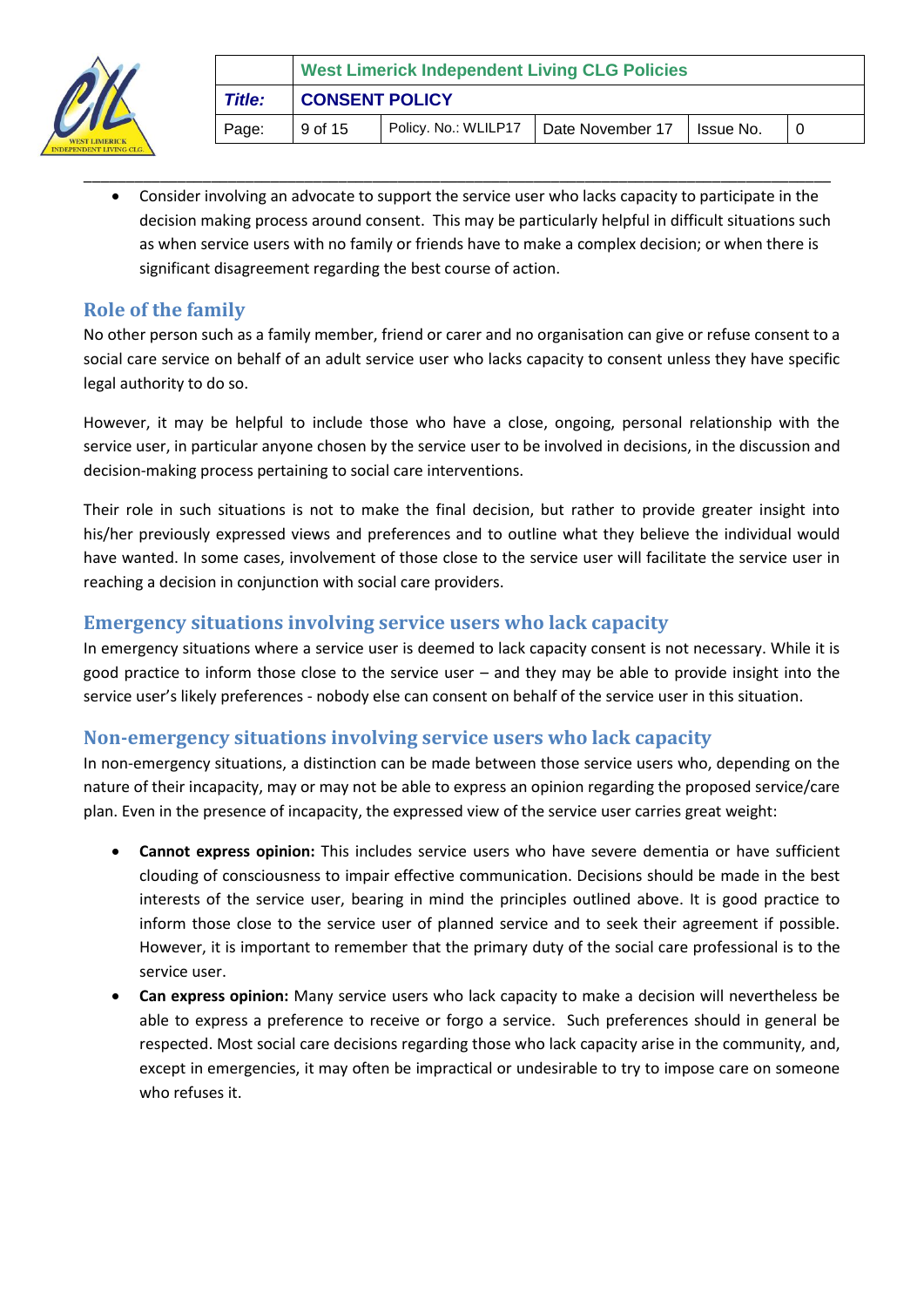

|               | <b>West Limerick Independent Living CLG Policies</b> |                      |                              |  |  |  |  |
|---------------|------------------------------------------------------|----------------------|------------------------------|--|--|--|--|
| <b>Title:</b> | <b>CONSENT POLICY</b>                                |                      |                              |  |  |  |  |
| Page:         | 10 of 15                                             | Policy. No.: WLILP17 | Date November 17   Issue No. |  |  |  |  |

#### <span id="page-9-0"></span>**Is it always necessary to seek service user consent?**

The general principles of consent apply to all decisions about social care/support, however, while the agreement of the service user should always be sought, there are a number of situations where the amount of information provided about a service may legitimately be abbreviated. These include:

\_\_\_\_\_\_\_\_\_\_\_\_\_\_\_\_\_\_\_\_\_\_\_\_\_\_\_\_\_\_\_\_\_\_\_\_\_\_\_\_\_\_\_\_\_\_\_\_\_\_\_\_\_\_\_\_\_\_\_\_\_\_\_\_\_\_\_\_\_\_\_\_\_\_\_\_\_\_\_\_\_\_\_\_\_\_\_\_

### <span id="page-9-1"></span>**Where the service user declines information**

Some service users do not want to know in detail about their service or the care plan. While this should be respected if possible, it is important that some basic information be provided about personal and intimate care procedures in order that consent can be obtained and the service user has been advised of what is involved. If a service user refuses to receive detailed information about their care plan, this should be documented.

The fact that a service user might be upset or refuse services as a result of receiving information as part of the consent process is not a valid reason for withholding information that they need or are entitled to know.

# <span id="page-9-2"></span>**Specific Issues relating to consent**

#### <span id="page-9-3"></span>**Scope of consent**

The need for consent, and the application of the general principles in this policy, extends to all services conducted by or on behalf of the West Limerick Independent Living to all service users in all locations. Thus, it includes social care services and applies to those receiving care/support in the community and in other care settings. How the principles are applied, such as the amount of information provided and the degree of discussion needed to obtain valid consent, will vary with the particular situation. In some situations, permission, as matter of common courtesy and of respect for the service user, rather than consent may be required e.g. to enter a person's home, and should be obtained in keeping with relevant West Limerick Independent Living codes of conduct.

A useful approach to consent in this context is to consider what a reasonable person in the service user's situation would consider appropriate.

Thus, for example, it might be judged that someone facing washing intimate body parts would more likely prefer to focus on the issues of dignity, privacy and respect than on the much smaller concerns associated with hair care. However, individual preferences remain important in these circumstances: if service users have a strong preference for detailed information and for involvement in all aspects of decision‐making, this should be respected as far as possible.

#### <span id="page-9-4"></span>**Who should seek consent from a service user?**

The person who is providing a particular social care service is ultimately responsible for ensuring that the service user is consenting to what is being done. The task of providing information and seeking consent may be delegated to another professional, as long as that professional is suitably trained and qualified.

In particular, they must have sufficient knowledge of the proposed service and of the benefits and risks in order to be able to provide the information the service user requires. Inappropriate delegation (for example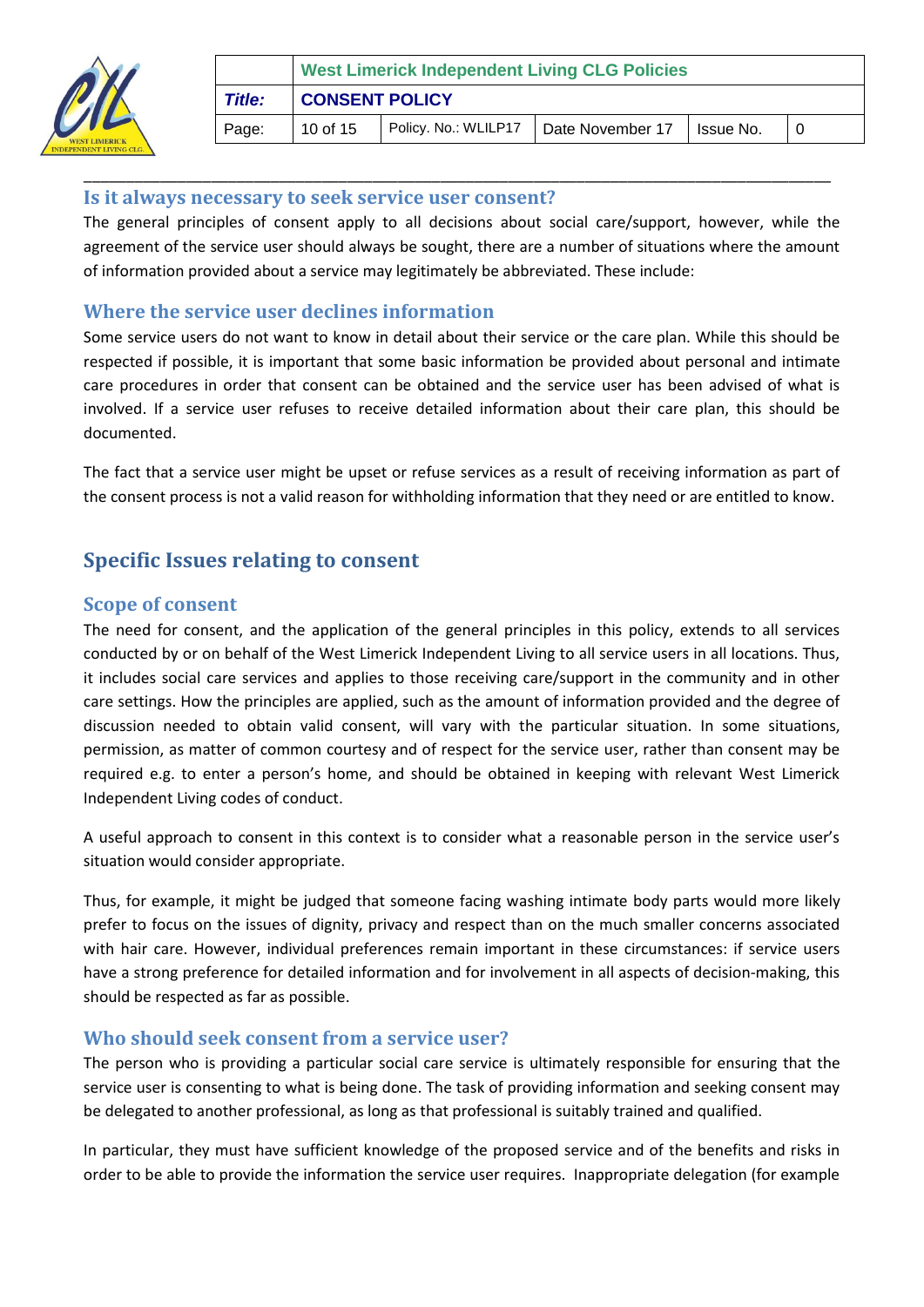

|               | <b>West Limerick Independent Living CLG Policies</b> |                                         |  |            |  |  |  |
|---------------|------------------------------------------------------|-----------------------------------------|--|------------|--|--|--|
| <b>Title:</b> | <b>CONSENT POLICY</b>                                |                                         |  |            |  |  |  |
| Page:         | 11 of 15                                             | Policy. No.: WLILP17   Date November 17 |  | Ilssue No. |  |  |  |

where the seeking of consent is assigned to a social care professional with inadequate knowledge of the service) may mean that the "consent" obtained is not valid.

\_\_\_\_\_\_\_\_\_\_\_\_\_\_\_\_\_\_\_\_\_\_\_\_\_\_\_\_\_\_\_\_\_\_\_\_\_\_\_\_\_\_\_\_\_\_\_\_\_\_\_\_\_\_\_\_\_\_\_\_\_\_\_\_\_\_\_\_\_\_\_\_\_\_\_\_\_\_\_\_\_\_\_\_\_\_\_\_

If different aspects of care/support are to be provided by different professional disciplines, each should usually obtain consent for their particular intervention.

### <span id="page-10-0"></span>**When should consent be sought?**

The provision of information and the seeking and giving of consent should involve a continuing process of keeping service users up to date with any changes in their care plan and the changes proposed. It should not be an once-off, sometimes 'eleventh hour' event, exemplified by getting a hurried signature on a consent form.

While there are no legal provisions relating to the duration of consent, it is good practice where possible to seek the service user's consent to the proposed service changes well in advance, when there is time to respond to the service user's questions and provide adequate information.

#### <span id="page-10-1"></span>**Types of consent**

The validity of consent does not depend on the form in which it is given. Service users may indicate consent orally, in writing or in certain limited circumstances by implication (such as where a service user nods their head or blinks their eyes). In all situations, common courtesy and respect for the service user is required.

Before accepting a service user's consent, those who provide social care services must consider whether the service user has been given the information they want or need, and how well they understand what is proposed.

# <span id="page-10-2"></span>**How should consent be documented?**

It is essential for those who provide social care to document clearly both the service users' agreement to the service/care plan and the discussions that led up to that agreement if:

- the service/care plan involve significant risks;
- there may be consequences for the service user's social or personal life;
- or in any other situation that the service provider considers appropriate.

This may be done either through the use of a consent form or through documenting in the service user's notes that they have given verbal consent.

If a consent form is used and the service user is unable to write, a mark on the form to indicate consent is sufficient. It is good practice for the mark to be witnessed by a person other than the staff member seeking consent, and for the fact that the service user has chosen to make their mark in this way to be recorded in their service user file.

# <span id="page-10-3"></span>**Confidentiality and data protection**

Service users have a right to expect that information about them will be held in confidence by those who provide social care services to them. Confidentiality is central to trust in this relationship. Staff are expected to comply with the provisions of the Data Protection Acts 1988 and 2003 which state that personal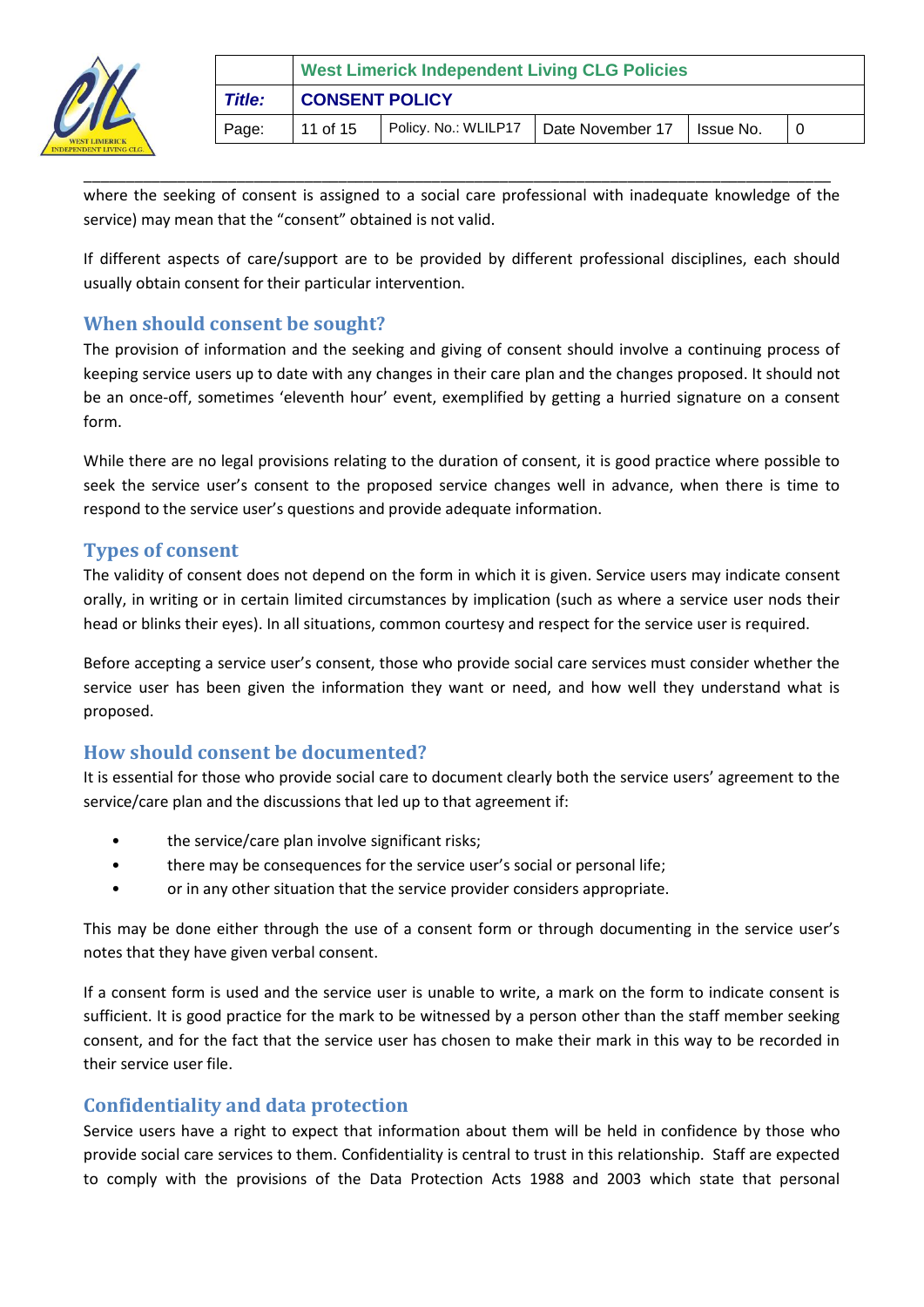

|               | <b>West Limerick Independent Living CLG Policies</b> |                      |                  |            |  |  |  |
|---------------|------------------------------------------------------|----------------------|------------------|------------|--|--|--|
| <b>Title:</b> | <b>CONSENT POLICY</b>                                |                      |                  |            |  |  |  |
| Page:         | 12 of 15                                             | Policy. No.: WLILP17 | Date November 17 | ∐lssue No. |  |  |  |

\_\_\_\_\_\_\_\_\_\_\_\_\_\_\_\_\_\_\_\_\_\_\_\_\_\_\_\_\_\_\_\_\_\_\_\_\_\_\_\_\_\_\_\_\_\_\_\_\_\_\_\_\_\_\_\_\_\_\_\_\_\_\_\_\_\_\_\_\_\_\_\_\_\_\_\_\_\_\_\_\_\_\_\_\_\_\_\_ information obtained from service users for the purposes of informing care or service provision should not be disclosed to a third party unless the service user has consented or unless the specific requirements of the legislation are complied with.

This also applies if a third party, such as a family member, makes a complaint regarding the care of a service user: it is essential in these circumstances to ensure that the service user has consented to their personal information being made available for any internal investigations/ reviews.

Sharing of information on a strict 'need to know' basis between staff involved in a service user's service is essential to the provision of safe and effective service. Similarly, an integral component of modern social care is the use of audit and quality research programmes to ensure that the care provided is of the highest quality. Consent from the service user is not usually sought in these circumstances except where identifiable data is being made available to a third party. However, it is good practice to make service users aware that such practices occur and that safeguards exist to ensure that their personal information is protected.

#### <span id="page-11-0"></span>**When consent is refused**

If an adult with capacity to make an informed decision makes a voluntary and appropriately informed decision to refuse a service, this decision must be respected, even where the service user's decision may result in his or her harm or death. In such cases it is particularly important to accurately document the discussions with the service user, including the service/task/support that has been offered, the service user's decision to decline and the fact that the implications of this decision have been fully outlined.

Those who provide social care services should also consider and discuss with the service user whether an alternative service/measure is acceptable to the service user. In the context of social care, for example, where a frail disabled person is assessed to require home supports in order to keep them safe refuses these services, alternative measures should be discussed with the service user.

#### <span id="page-11-1"></span>**Withdrawal of consent**

A service user with capacity is entitled to withdraw consent at any time. Where a service user does object during service delivery, it is good practice to stop the service, establish the service user's concerns, and explain the consequences of not completing the task/s and respect the withdrawal of consent.

#### <span id="page-11-2"></span>**About the Assisted Decision Making (Capacity) Act 2015**

The Assisted Decision Making (Capacity) Act was signed into law on the 30th December 2015. This Act applies to everyone and is relevant to all health and social care services. The Act is about supporting decision making and maximising a person's capacity to make decisions. The Act will have significant implications for health and social care providers in the provision of safe person-centred care, based on respecting the individual rights of each person.

#### <span id="page-11-3"></span>**Key features of the Assisted Decision Making (Capacity) Act 2015:**

- It applies to everyone and to all health and social care settings.
- It provides for the individual's right of autonomy and self-determination to be respected through an Enduring Power of Attorney and an Advance Healthcare Directive – made when a person has capacity to come into effect when they may lack decision-making capacity.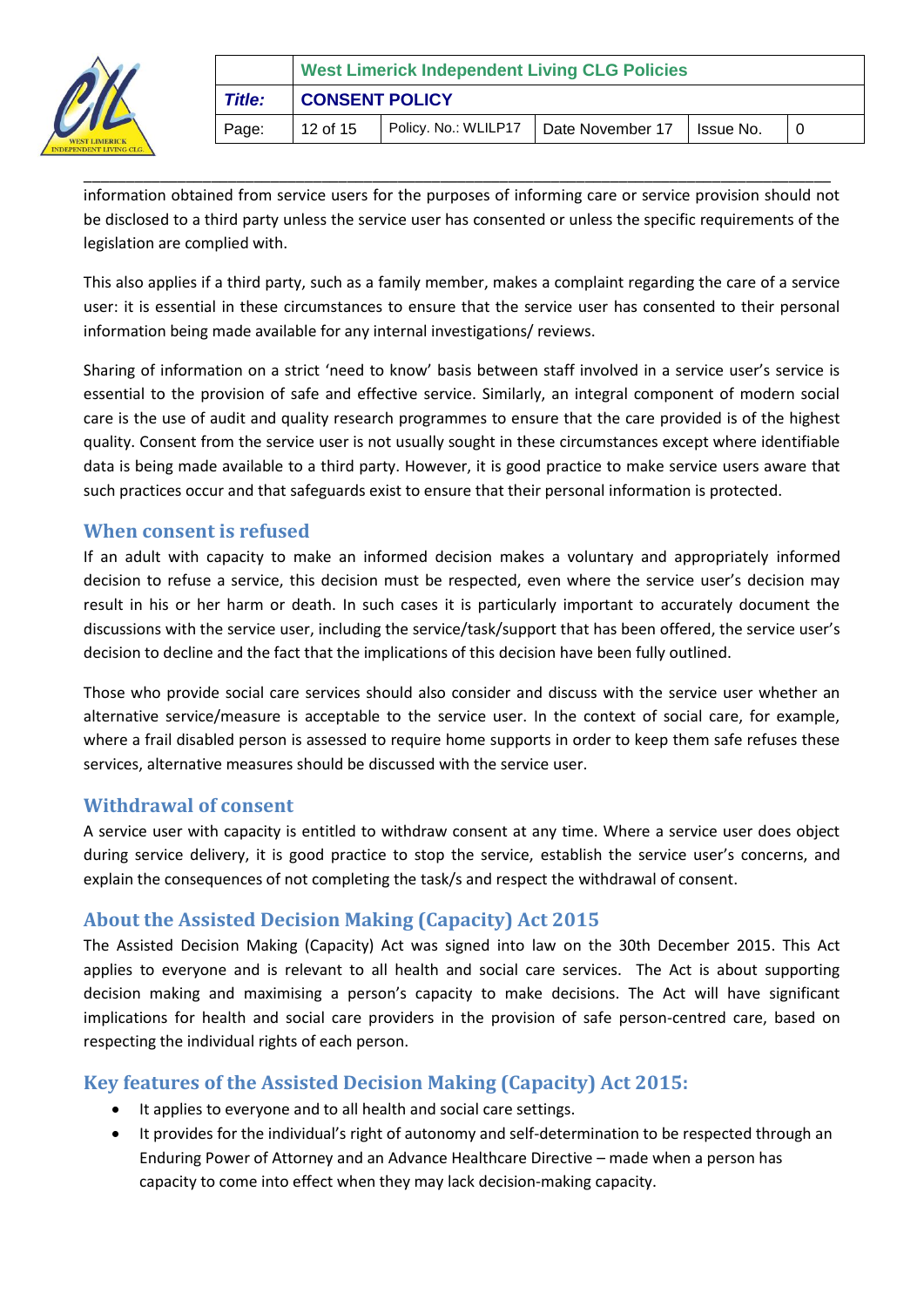

 It provides for legally recognised decision-makers to support a person maximise their decision making powers.

\_\_\_\_\_\_\_\_\_\_\_\_\_\_\_\_\_\_\_\_\_\_\_\_\_\_\_\_\_\_\_\_\_\_\_\_\_\_\_\_\_\_\_\_\_\_\_\_\_\_\_\_\_\_\_\_\_\_\_\_\_\_\_\_\_\_\_\_\_\_\_\_\_\_\_\_\_\_\_\_\_\_\_\_\_\_\_\_

- It places a legal requirement on service providers to comprehensively enable a person make a decision through the provision of a range of supports and information appropriate to their condition.
- It abolishes the Wards of Court system.
- It provides for a review of all existing wards to either discharge them fully or to transition those who still need assistance to the new structure.
- It repeals the Lunacy regulations governing the Ward of Court system.
- It establishes a Decision Support Service with clearly defined functions which will include the promotion of public awareness relating to the exercise of capacity by persons who may require assistance in exercising their capacity.
- The Director of the Decision Support Service will have the power to investigate complaints in relation to any action by a decision-maker in relation to their functions as such decision-maker.

### <span id="page-12-0"></span>**ASSISTED DECISION MAKING**

The Assisted Decision Making (Capacity) Act 2015 (the "Act"), but requires commencement orders to bring it fully into effect. Recently piecemeal sections of the Act have been commenced, however the more comprehensive sections remain in limbo. The Act provides for a new test for capacity, creates a concrete framework to assist individuals in making decisions, radically overhauls the antiquated Wards of Court system, modifies the law regarding Enduring Powers of Attorney (EPOA), and creates a new legal office – The Director of the Decision Support Service.

#### <span id="page-12-1"></span>**CAPACITY PRIOR TO THE ENACTMENT OF THE ACT**

Capacity refers to an individual's ability to make their own decisions. Prior to the enactment of this legislation capacity was black or white – an individual either had or did not have capacity. An EPOA could have been put in place prior to incapacity, appointing an attorney who would act for them if incapacity was suffered at some point in the future. If no EPOA was executed, the only legal mechanism for those deemed incapacitated was wardship, whereby the person fell under the supervision of the High Court and a committee appointed to assist. The wardship system relies heavily on medical evidence and is essentially a cognitive skills test, and has long been held to be an unreliable proof that a person has lost capacity to manage all of their affairs.

#### <span id="page-12-2"></span>**CAPACITY UNDER THE ACT**

The legislation has seen a shift to the broad-minded functional test for capacity, that is an issue and time specific test and it is altogether more different to the all or nothing test that exists for wardship. This functional approach allows for changes in a person's capacity over time. Capacity for decision-making is defined as the ability to understand, at the time the decision is being made, the nature and consequences of the decision in the context of the available choices.

#### **A person lacks the capacity to make a decision if they are unable to:-**

- Understand the information relevant to the decision
- Retain that information long enough to make a voluntary choice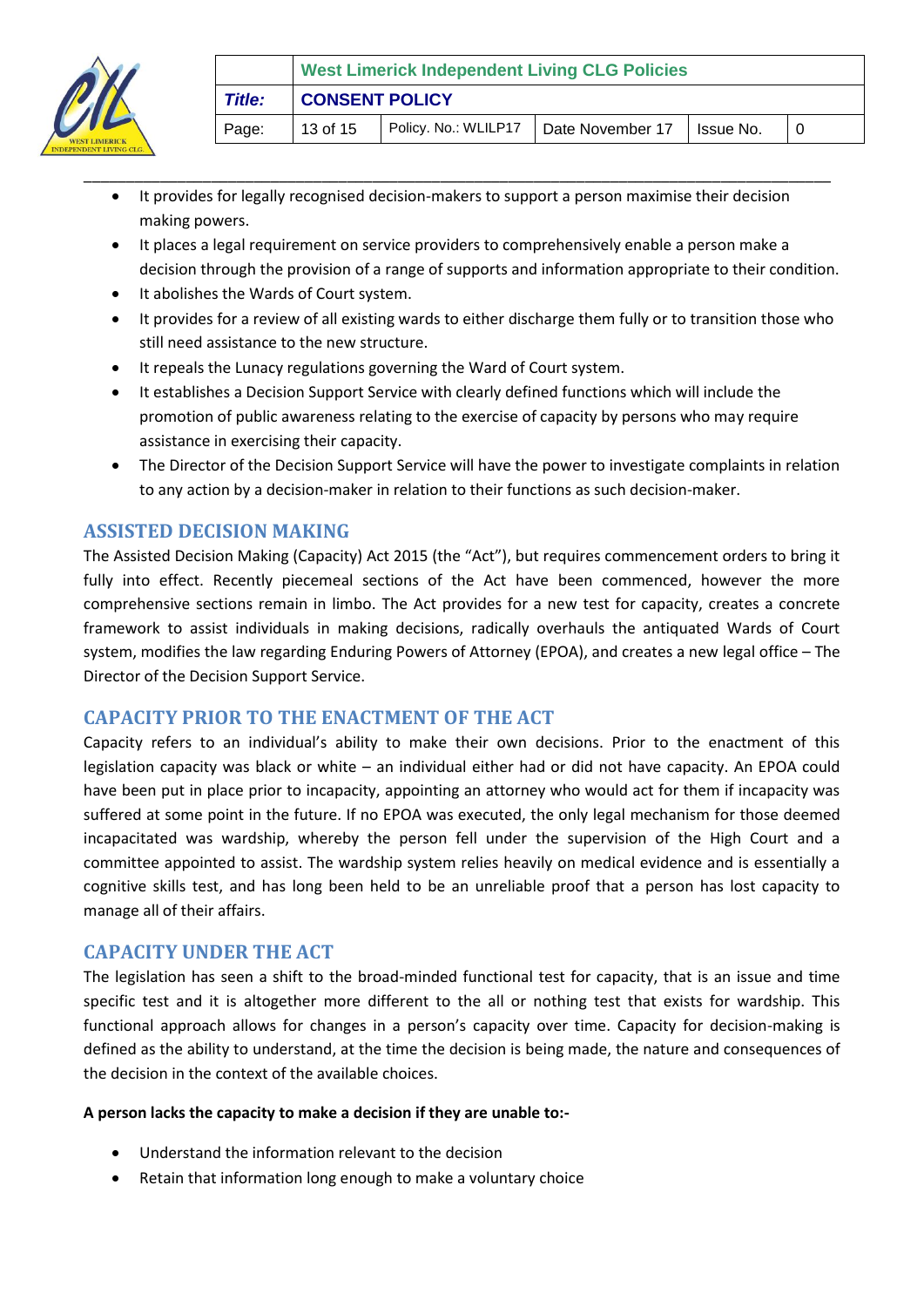

- Use or weigh that information as part of the process of making the decision, or
- Communicate their decision.

#### **However, a person should not be said to lack capacity if they:-**

Require information to be explained to them in a way that is appropriate to their circumstances

\_\_\_\_\_\_\_\_\_\_\_\_\_\_\_\_\_\_\_\_\_\_\_\_\_\_\_\_\_\_\_\_\_\_\_\_\_\_\_\_\_\_\_\_\_\_\_\_\_\_\_\_\_\_\_\_\_\_\_\_\_\_\_\_\_\_\_\_\_\_\_\_\_\_\_\_\_\_\_\_\_\_\_\_\_\_\_\_

- Can only retain the relevant information for a short period of time
- Did lack capacity for a particular decision at one time but may no longer lack capacity to make that decision
- Lack capacity for some decisions but have capacity to make decisions on other matters.

The Act introduces a system of supports, giving those with diminished capacity greater autonomy, enabling them to have their own voices heard, and facilitated.

# <span id="page-13-0"></span>**DECISION MAKING SUPPORT STRUCTURES**

#### **a) Decision-Making Assistant**

The assistant will help the person making the decision to obtain the information needed to make the decision, explain the information to the person and obtain the person's will and preference in relation to the decision. The assistant will also communicate the decision if necessary and follow up on the decision to ensure it is implemented. The appointment is done by way of a formal written agreement, the content and formalities of which are the subject of Ministerial Order (which is awaited).

#### **b) Co-Decision-Making**

An individual may appoint someone else to jointly make one or more decisions about their welfare and property and affairs. The co-decision-maker will obtain the information needed, advise on decisions and make decisions jointly with the appointer based on their will and preferences. The co-decision maker will help the person express a decision and ensure that the decisions are implemented. A written agreement setting out amongst other things, the types of decisions that will require intervention, must be registered with the Director of the Decision Support Service within five weeks of signing. It does not come into force until registered. Notice of registration of this agreement must be given to certain specified family members who may object to registration proceeding. Each Agreement is reviewed by the Director of the Decision Support Service. The Co-Decision-Maker must file a report with the Director every year, setting out what they have done during the period, including details of all transactions relating to the person's finances, together with details of any costs and expenses paid.

#### <span id="page-13-1"></span>**DECISION MAKING REPRESENTATIVE**

The Act provides for intervention by the courts in certain circumstances where it is believed a person lacks capacity to such an extent that they require decisions to be made on their behalf entirely by someone else. This is a court appointed representative. Essentially this appointment applies to individuals who cannot make decisions even with assistance, whose incapacity is much more acute than for the options set out above.